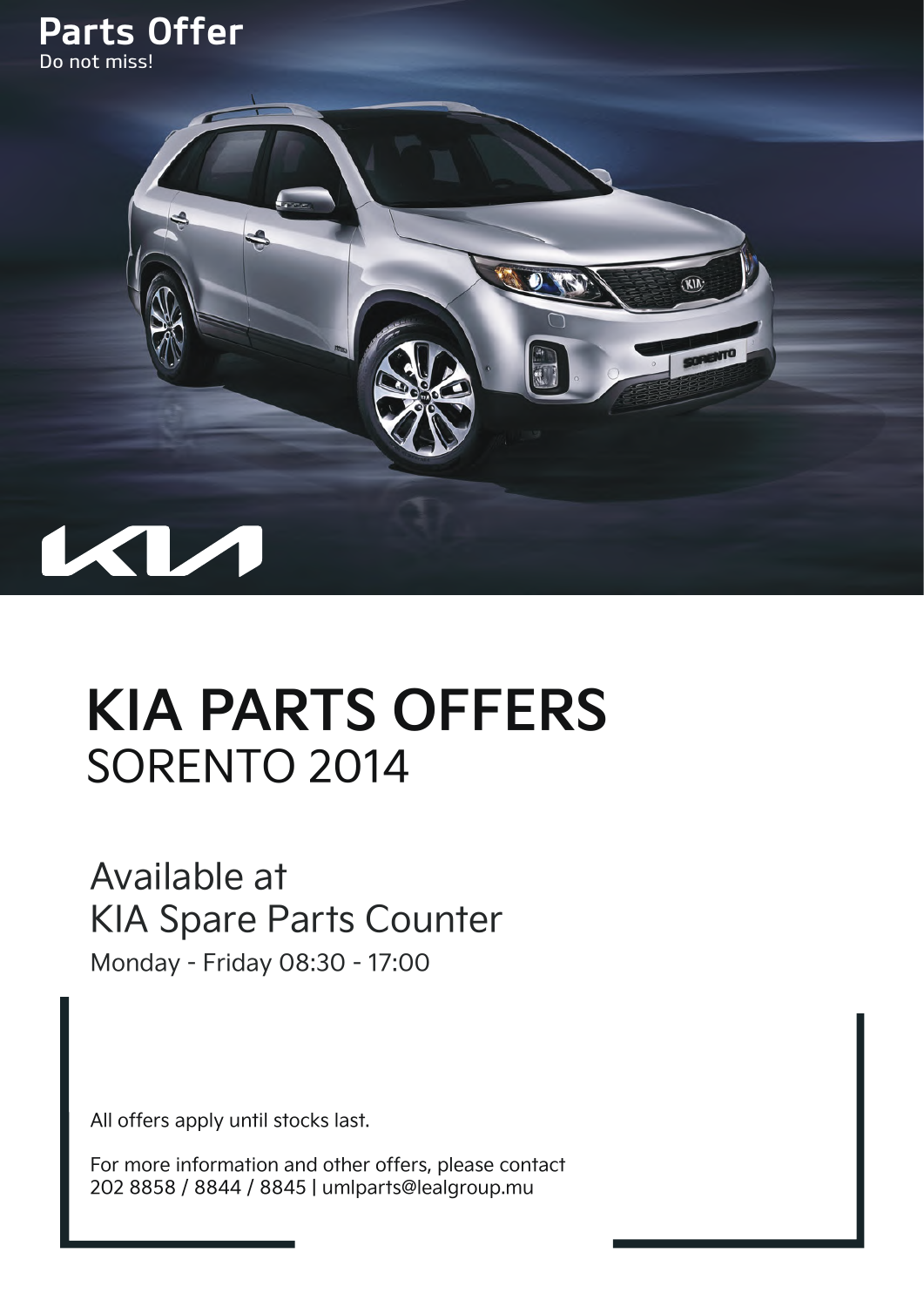## **KIA SORENTO 2014**

| Part No.      | Part Description                  | Qty            | Normal<br>Price  | Discounted<br>Price |
|---------------|-----------------------------------|----------------|------------------|---------------------|
| 1140308166P   | <b>BOLT SET</b>                   | 10             | <del>⊅≮</del>    | 14                  |
| 209102FH01    | <b>GASKET KIT ENGINE OVERHAUL</b> | 1              | प्रेश्व          | 3,780               |
| 282162F600    | <b>RING RETAINING</b>             | 13             | <del>⊅≪</del>    | 12                  |
| 282182F600    | <b>BOLT</b>                       | 13             | <del>У</del>     | 34                  |
| 31152A9000    | <b>COVER- FUEL PUMP PLATE</b>     | 1              | ⋙                | 371                 |
| 31921C5900    | DIESEL FILTER WATER SENSOR        | 1              | 3,872            | 774                 |
| 367102F300    | <b>GLOW PLUG</b>                  | 12             | 2956             | 591                 |
| 71503C5C00    | PANEL ASSY QUARTER OUTER LH       | 1              | 29,170           | 17,502              |
| 71504C5C00    | PANEL ASSY-QUARTER OUTER RH       | 1              | 29,518           | 17,711              |
| 73700C5010    | PANEL ASSY-TAILGATE               | 1              | 26,027           | 15,616              |
| 76003C5000    | PANEL ASSY-FRONT DOOR LH          | 1              | 24,777           | 13,066              |
| 77003C5000    | PANEL ASSY - REAR DOOR LH         | 1              | 22,958           | 13,775              |
| 81230C5000    | <b>LATCH ASSY-TAIL GATE</b>       | 1              | 275⊄             | 1,650               |
| 81231C5100QQK | TAIL GATE LATCH SERVICE KIT       | 1              | <del>≫</del>     | 59                  |
| 81260C5010    | HANDLE ASSY TWIN SWING TAIL GA    | 1              | 2,680            | 1,608               |
| 81310C5000    | LATCH ASSY-FRONT DOOR LH          | 1              | 87744            | 5,228               |
| 81320C5020    | LATCH ASSY FRONT DOOR RH          | 1              | 16,498           | 9,899               |
| 81400C5200QQK | <b>LATCH KIT ASSY DOOR</b>        | 1              | 14,483           | 8,690               |
| 81635C5000    | UNIT ASSY PANORAMAROOF DRIVE      | 1              | 17,463           | 24,878              |
| 81646C5000BGA | RAIL ASSY PANORAMAROOF MECHANI    | 1              | 5,526            | 3,916               |
| 81653C5000    | <b>SLED ASSY FRT LH</b>           | 1              | ≱୫≭              | 289                 |
| 81654C5000    | <b>SLED ASSY FRT RH</b>           | 1              | ≱⊰               | 284                 |
| 81737B4000    | <b>BUMPER T/GATE OVERSLAM</b>     | 1              | ≱⊖≰              | 123                 |
| 82220C5000    | BELT O/S W/STRIP ASSY FR DR RH    | 1              | 3 <del>,81</del> | 1,906               |
| 82652C5030    | COVER FR DR O/S HDL LH            | 1              | ₩                | 265                 |
| 82661C5710    | HANDLE ASSY-DOOR OUTSIDE RH       | 3              | 1295             | 2,577               |
| 83260C5000    | GARNISH ASSY RR DR FR FRAME RH    | 1              | 2,333            | 1,400               |
| 83410C5010    | <b>GLASS ASSY RR DOOR LH</b>      | 1              | ৯৯ঽ৴             | 3,316               |
| 85887C5100WK  | TRIM RR STEP PLATE RH             | 1              | स्रिस्ट          | 508                 |
| 86111C5590    | <b>GLASS ASSY-WINDSHIELD</b>      | 3              | 27,419           | 16,451              |
| 86130C5000    | MOULDING-WINDSHIELD UPPER         | $\overline{2}$ | <del>97⊄</del>   | 582                 |
| 86131C5000    | MOULDNG WINSHLD GLASS SIDE LH     | 1              | 1966             | 1,180               |
| 86132C5000    | MOULDNG WINDSHLD GLASS SIDE RH    | 1              | 2,072            | 1,243               |
| 86310C5010    | <b>EMBLEM SORENTO</b>             | $\overline{2}$ | 868              | 521                 |

Price is per unit and includes VAT.